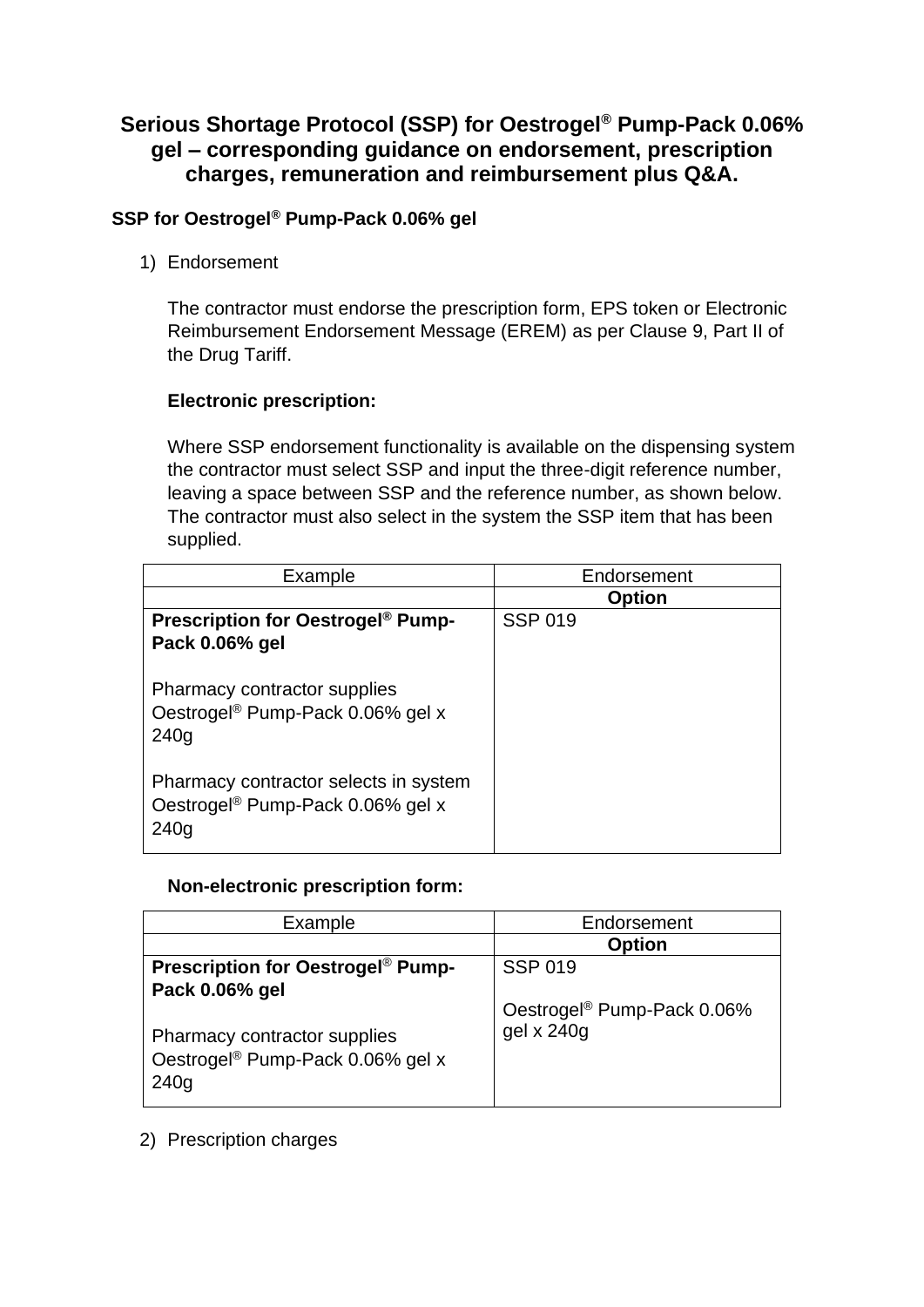For supply in accordance with this SSP, no prescription charges will be applicable for Oestrogel® Pump-Pack 0.06% gel.

3) Remuneration

Supply in accordance with the SSP will result in the following fees being paid to the contactor:

- One Single Activity Fee (£1.27)
- One SSP fee (£5.35)
- 4) Reimbursement

The supplied product in accordance with this SSP will be reimbursed as if it was dispensed against a prescription. In this instance, contractors will be reimbursed the Part VIIIA reimbursement price for the quantity supplied for Oestrogel® Pump-Pack 0.06% gel.

The reimbursement price will account for VAT payment.

# **Q&A**

## **Will the SSPs apply to cross-border prescriptions?**

Yes. Patients from England, Scotland, Wales or Northern Ireland who present their prescriptions for Oestrogel® Pump-Pack 0.06% gel are eligible to receive a lower quantity under the terms of the SSP.

## **Does the SSPs apply to private prescriptions?**

Yes. The scope of an SSP applies to valid prescriptions that meets the requirements of the Human Medicine Regulations 2012, so it would cover both NHS and private prescriptions, unless where it stated otherwise on the SSP itself.

#### **Will prescription charges apply under the SSP?**

As a supply in accordance with the SSP is for a lower quantity compared to supply in accordance with the prescription, for NHS prescriptions, no prescription charge will be applicable.

### **Can pharmacists use their professional judgement to supply an alternative product to patients?**

Supply in accordance with this SSP only allows supply of a three month quantity when the prescription is for a longer duration. It does not allow the supply of a different product. However, if pharmacists think that an alternative product would be suitable for the patient, they should either contact the prescriber to discuss this (with the patient's consent) or direct the patient back to the prescriber.